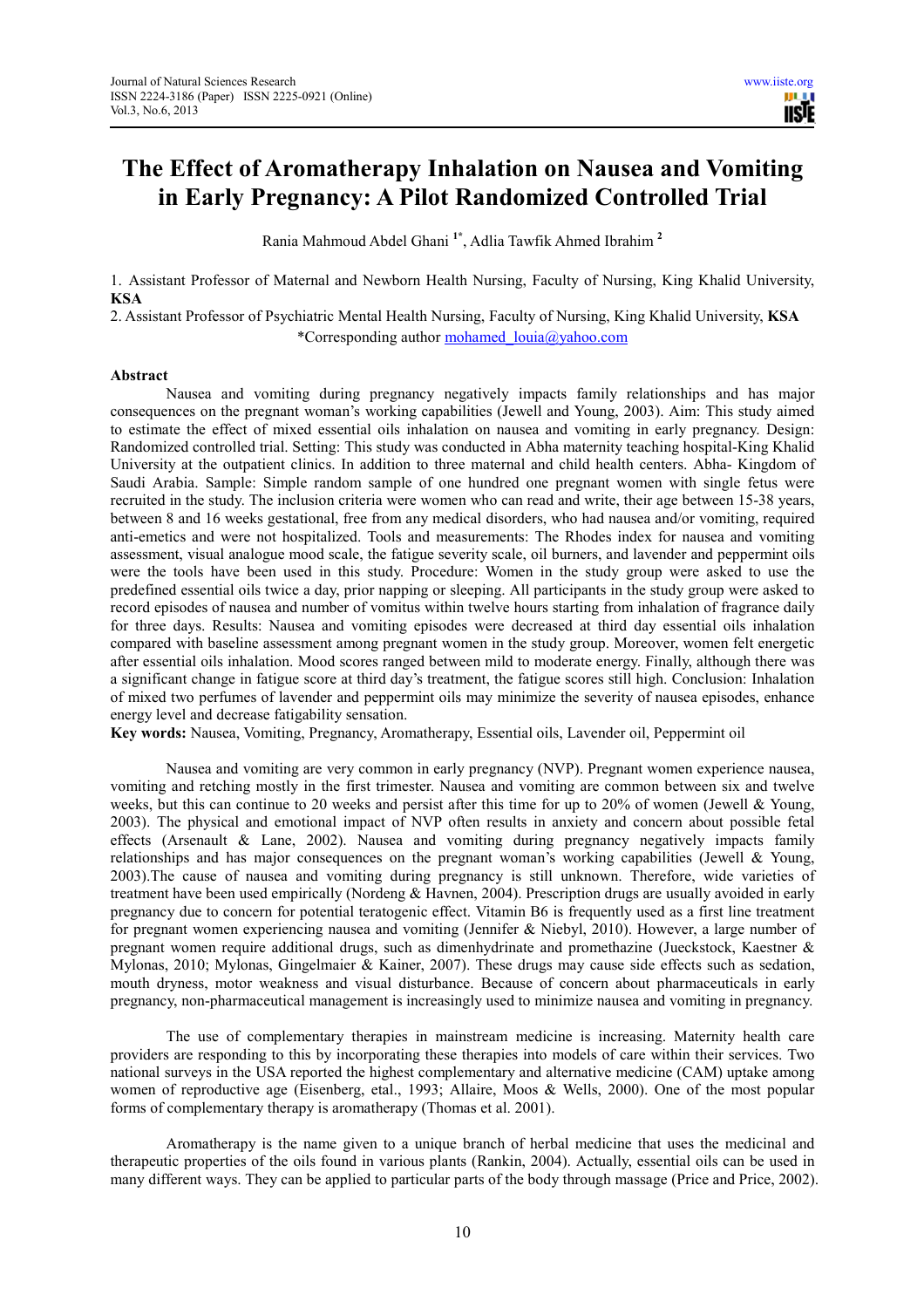Moreover, a few drops can be put on a handkerchief or tissue to help people sleep. Others are formulated into bath salts or gels which can be dissolved into running bath water to give a relaxing fragrance. The most popular way to use essentials oils is to put them in devices that allow the smell to diffuse into the air (Nanayakkara, 2001). In addition, aromatherapy is considered an ideal way to deal with emotions because the sense of smell is directly linked to the center of emotions and memory in the brain. Essential oils carry deep archetypal messages which work on the physical and spiritual basis of illness to heal body, mind and soul (Perry & Perry, 2006).

Aromatherapy may be perceived as natural and therefore lower risk than medications. Further, aromatherapy can be ideal to stem off morning sickness when used the right essential oil like ginger, cardamom or peppermint essential oils twice a day in form of eating or drinking (Chittumma, etal. 2007). Although aromatherapy has been used in childbirth for centuries, there are no high quality studies examining whether the treatment works (Allaire, Moos & Wells, 2000). All studies up till now examined the effect of aromatherapy considered it as a way to decrease nausea and vomiting through drinking or eating (Arsenault & Lane, 2002; Smith, etal. 2004, Borrelli, etal. 2005). In addition to decrease depression, anxiety, back pain during pregnancy (Field, 2010). As well as relieve intrapartum pain (Dhany, 2008; Burns, etal. 2007; Burns, etal. 2000). However, one report referred that, inhalation of pure medical‐grade essential oils are generally safe in pregnancy (Nanayakkara, 2001).

Health care providers in general and midwives in specific need to justify their use of complementary therapies using the available evidence. This evidence should address issues of effectiveness and harm. While randomized controlled trials provide the most reliable form of evidence of effectiveness, further researches are needed to understand patient experience of therapies. In order to achieve this purpose, the present study conducted to determine the feasibility of using mixed essential oils (peppermint and lavender) inhalation as a care option that may improve nausea and vomiting in early pregnancy.

# **Methodology**

# **Aim:**

This study aimed to estimate the effect of mixed essential oils inhalation on nausea and vomiting in early pregnancy.

# **Hypotheses:**

1. Inhalation of mixed essential oils will minimize nausea and vomiting episodes among pregnant women.

2. Inhalation of mixed essential oils will improve the energy level among pregnant women who have nausea and vomiting.

3. Inhalation of mixed essential oils will minimize the state of fatigue among pregnant women who have nausea and vomiting.

# **Design:**

Randomized controlled trial.

# **Setting:**

This study was conducted in Abha maternity teaching hospital-King Khalid University at the outpatient clinics. In addition to three maternal and child health centers (el Manhal, el Gabel and Shamasan). Abha-Kingdom of Saudi Arabia.

#### **Sample:**

Simple random sample of one hundred and one pregnant women with single fetus were recruited in the study. The inclusion criteria were women who can read and write, their age ranged between 15-38 years, between 8 and 16 weeks gestational age confirmed by ultrasound, free from any medical disorders, no history of smoking or drug use, who had nausea or/and vomiting, required anti-emetics and were not hospitalized. Women were excluded if they had taken other medications those might aggravate or alleviate nausea and vomiting, hospitalized for hyperemesis gravidarum, if they had any known chest allergy or/and had other medical disorders (i.e. gastrointestinal diseases) that might manifest with nausea and vomiting. The sample size has been determined utilizing sample equation based on the daily numbers of admission into the outpatient clinics according sample criteria (7%).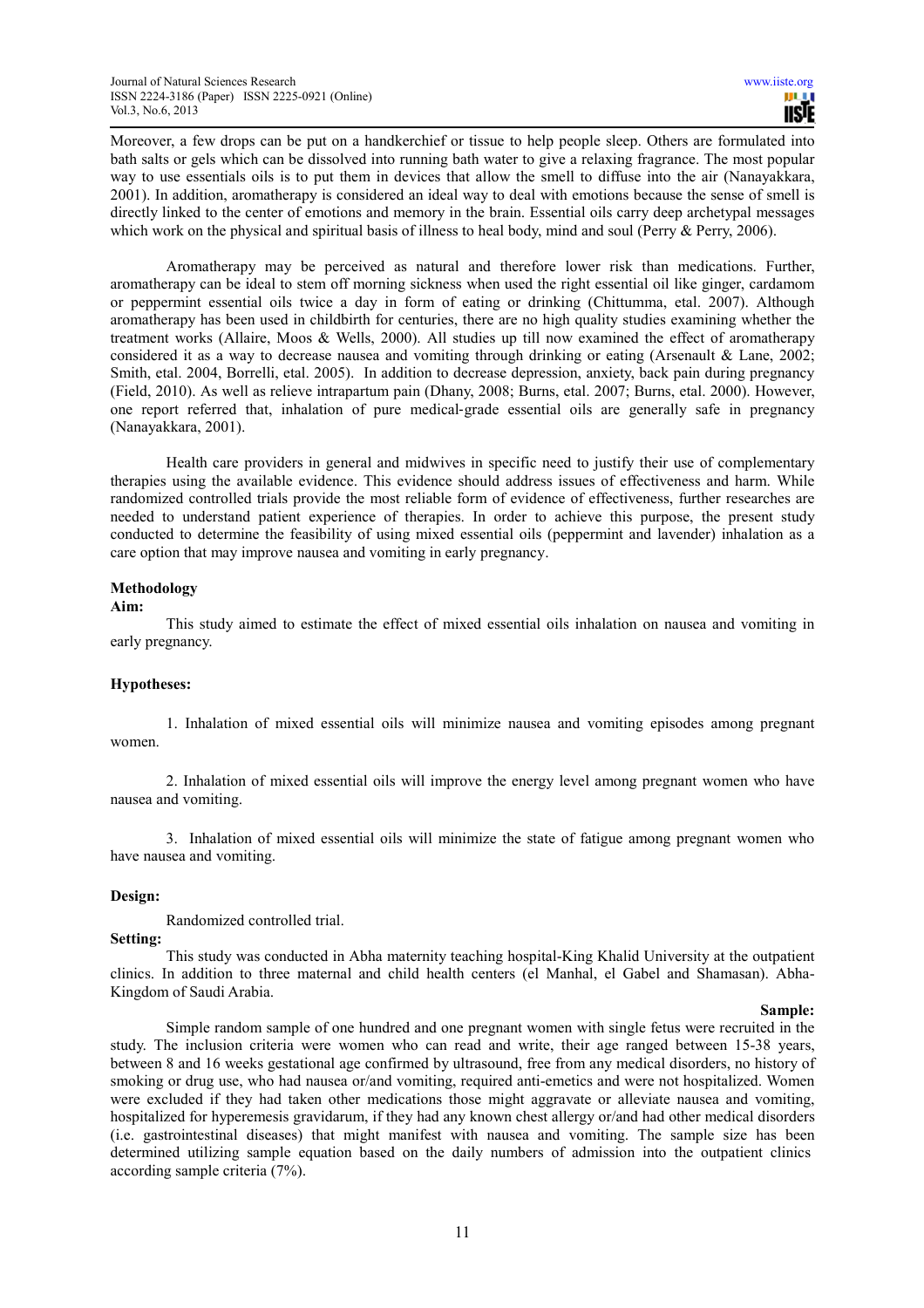# **Protection of human rights**

This study was approved by the King Khalid University's review board for scientific research. An ethical consent was obtained from ethical committee in King Khalid University (REC $\text{+}2013-02-05$ ). In addition, an official permission was obtained from the administrative authorities of Abha maternity teaching hospital, as well as from three maternal and child health care centers for conducting the study. The aim and the procedure of the study were explained to the subjects. Written consent was obtained from those who accepted the study's condition. Participants understood that they had the option to leave the study at any time. They were also informed that any cost resulting from the study would be paid by the researchers.

# **Tools and measurements**

*1- The Rhodes Index* for assessment of nausea and vomiting. It is a 5-point Likert scale; it separately scores as categorical variables, the number of vomiting episodes per day, the size of the vomiting, the length of nausea and retching, as well as the distress associated with the condition. In addition to an overall score, one can report separately on the frequency and changes in nausea, vomiting, retching and stress. Lowest score was 3 and the highest score was 15 indicating severe nausea and vomiting (Rhodes, Watson & Johnson, 1984). This questionnaire was translated into Arabic, and content validity gained through its revision by three specialists in the same field.

*2- Visual Analogue Mood Scale:* It assesses internal mood states. The VAMS are reliable and valid measures of separate eight specific moods states; afraid, confused, sad, angry, energetic, tired, happy, and tense (William & Killgore 1999). The VAMS were found to have excellent discriminant and convergent validity (Hooper, 1997). The scale has a neutral schematic mood faces (and accompanying word) along 10cm vertical line. Respondents indicate the point that best describes how they are currently feeling. In the present study, we assessed energy level with nausea and vomiting according to mothers' judgment. The score of energetic mood ranged from 0- 10cm, with 10cm representing a maximal level of energy and zero representing a minimal level (or absence) of energy. To achieve accurate scoring, the scale was categorized by the researchers into three colored categories (green, orange and red). Green color and its degrees (1-3.5cm) for mild energy, orange and its degrees (4-7.5 cm) for moderate energy and red with its degrees (7.5-10 cm) for extremely energetic. The energy level has been identified by choosing the appropriate face, word and color, and then confirmed by the degree related to the preidentified color.

*3- The Fatigue Severity Scale (FSS):* It is seven points Likert scale, it is a method for evaluating the impact of fatigue on daily activity. The FSS is a short nine statements questionnaire that requires rating the level of fatigue. A low value (e.g., 1); indicates strong disagreement with the statement, whereas a high value (e.g., 7); indicates strong agreement. Women asked to make circle on the suitable number (from1 to 7); for every question. A total score of less than 36 suggests that woman may not be suffering from fatigue. A total score of 36 or more suggests that woman may need further evaluation by a physician (Lauren, etal. 1989).

*4- Oil burner* which has a small tea light candle and oil container in a receptacle above (Goldestin & Peter, 2009).

*5- Lavender and Peppermint oil*s. Each of these oils diluted in ratio of 2:100 percent, translated into 2 drops of essential oil per 100 drops of carrier oil in order to be safe (Ryan & Harrison, 2003; Peter, 2005). This form already prepared and packed in an opaque glass containers for commercial use and available in herbal stores.

*Lavender:* Is an anti-inflammatory and an anti-microbial. It has great effect on insomnia, depression, headaches, sore muscles and it soothes the stomach (Cavanagh & Wilkinson, 2002). Lavender essential oil is said to be very effective for nausea and vomiting (Holland, 2010).

*Peppermint oil:* Is an antispasmodic and antibacterial. It's good for nausea (Allaire, Moos and Wells, 2000). It is effective for treating a wide range of digestive complaints (i.e. easing irritable bowel syndrome and stomach spasms). Peppermint oil is refreshing to the mind, body and spirit (Ryan & Harrison, 2003). Peppermint oil has mood elevating properties enhance mental performance that make it useful for alleviating symptoms of anxiety and depression (Moss, etal. 2008).

# **Procedures**

Data collection procedure took place between September 2012 and January 2013. The trial was promoted within the community by using media (posters in antenatal clinics). Referrals were made by general practitioners and other health care providers.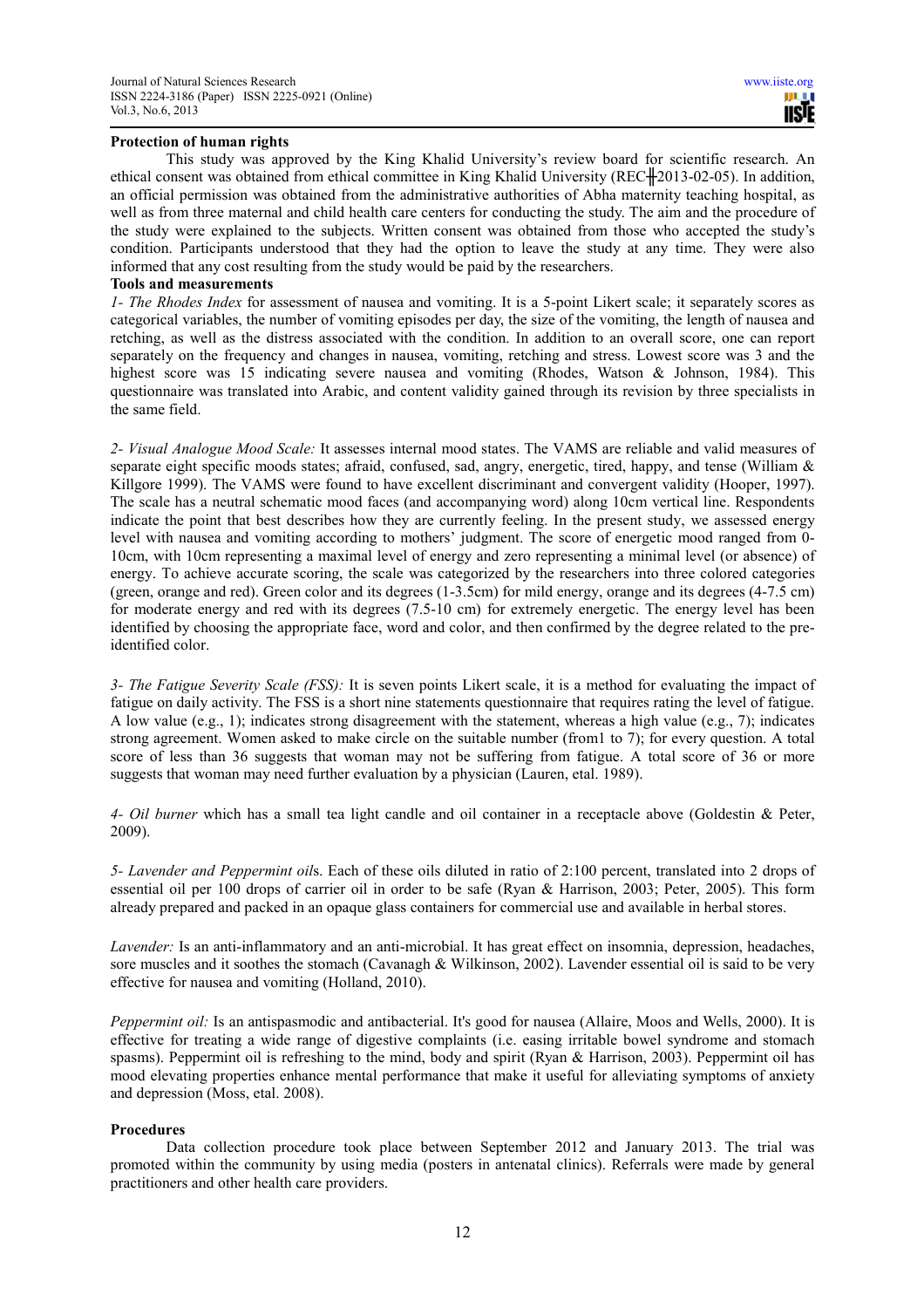# **Recruitment of participants and randomization**

In order to ensure accurate process of randomization. Allocation concealment was approached through two trained professional researchers. Two steps selection process were used to ensure the randomization. The first of which was identifying the random sample, this step was done on the admission to the antenatal clinics. Each mother enters the physician room for physical examination and uterine ultrasonography. Mother who met the eligibility criteria and who had an odd number on her admission ticket, cards or files was recruited in the study. The second drawing was random assignment of the sample into two groups after signing the written consent. Numbers from one to one hundred and two were inserted in separate opaque envelopes that were drawn in ascending consecutive order. Even numbers were assigned to the Study Group (SG) who received the essential oils, while odd numbers to the Control Group (CG) who received standard hospital's care in form of routine pregnancy check up. Table (1) demonstrates the total number of women who were interviewed through the data collection process.

Table 1. Inclusion of the sample into the trial.

#### *A total of 300 pregnant women were interviewed through the data collection period*

| Women were ineligible $(n=149)$                         |
|---------------------------------------------------------|
| Women received antiemetic drugs $(n=45)$                |
| Women were diabetics $(n=30)$                           |
| Women were asthmatics $(n=34)$                          |
| Women had previous history of recurrent abortion (n=25) |
| Women had history of hyperemesis gravidarum $(n=15)$    |
| Women refused to participate in the trial $(n=50)$      |
| Women who enter the trial $(n=101)$                     |
| Study group $(n=50)$                                    |
| Control group $(n=51)$                                  |

#### **Interviewing and history taken**

Two steps interview were achieved. First step considered the demographic information and mother's obstetric history in order to reach the eligibility criteria. While second step approached after randomization process in order to explain the aim of the study as well as getting the baseline data of Rodes scale, visual analogue mood scale and fatigue severity scale. Each interview spent approximately thirty minutes. Each mother in the control group met once to record the baseline data for comparing purpose.

# **Implementation**

 The overall intervention elements were grounded by the Orem self care theory (Orem, 2001) and Neuman model **(**Neuman, 1974). According to Orem, self care is the practice of activities that individuals personally initiate and perform on their own behalf to maintain health and wellbeing. Orem identifies three basic types of nursing systems to meet the individual's needs. One of them is the supportive educative system. It is a system where the individual is able to learn in order to perform the required self care measure. In the present study, the pregnant woman taught how to use the mixed essential oils to minimize the episodes of nausea and vomiting. The five (A's) strategy has been used with the pregnant women (ask, assess, advise, assist and arrange follow up). While Neuman sees a person as an open system interacts with the environment. Neuman defined stressors as forces lead to state of instability within the clients system. She identified three types of preventions in order to avoid negative impact of these stressors; primary, secondary and tertiary prevention. The present study focused on primary prevention. Prevention of the unnecessary effects of an act or situation as possible. Strengthen the capacity of the pregnant woman to maintain an optimum level of functioning was the main core. This achieved by helping women to realize that there is a relationship between good nutrition, rest and their abilities to deal with stressors.

All participants in both groups received written instructions related to healthy habits with morning thickness. All participants in both groups were advised to avoid fatty, spicy foods and to increase the number of meals to five small meals throughout the day.

The pregnant women in the study group were asked to use the predefined essential oils twice a day, before napping or sleeping for three days (Raybern, 2010). All the study group's women were asked to take a semi-setting left lateral position in a well ventilated room. Ensuring that the way of dispersing the fragrance of essential oils was by heating the dissolved five drops, four drops from lavender oils and one drop from the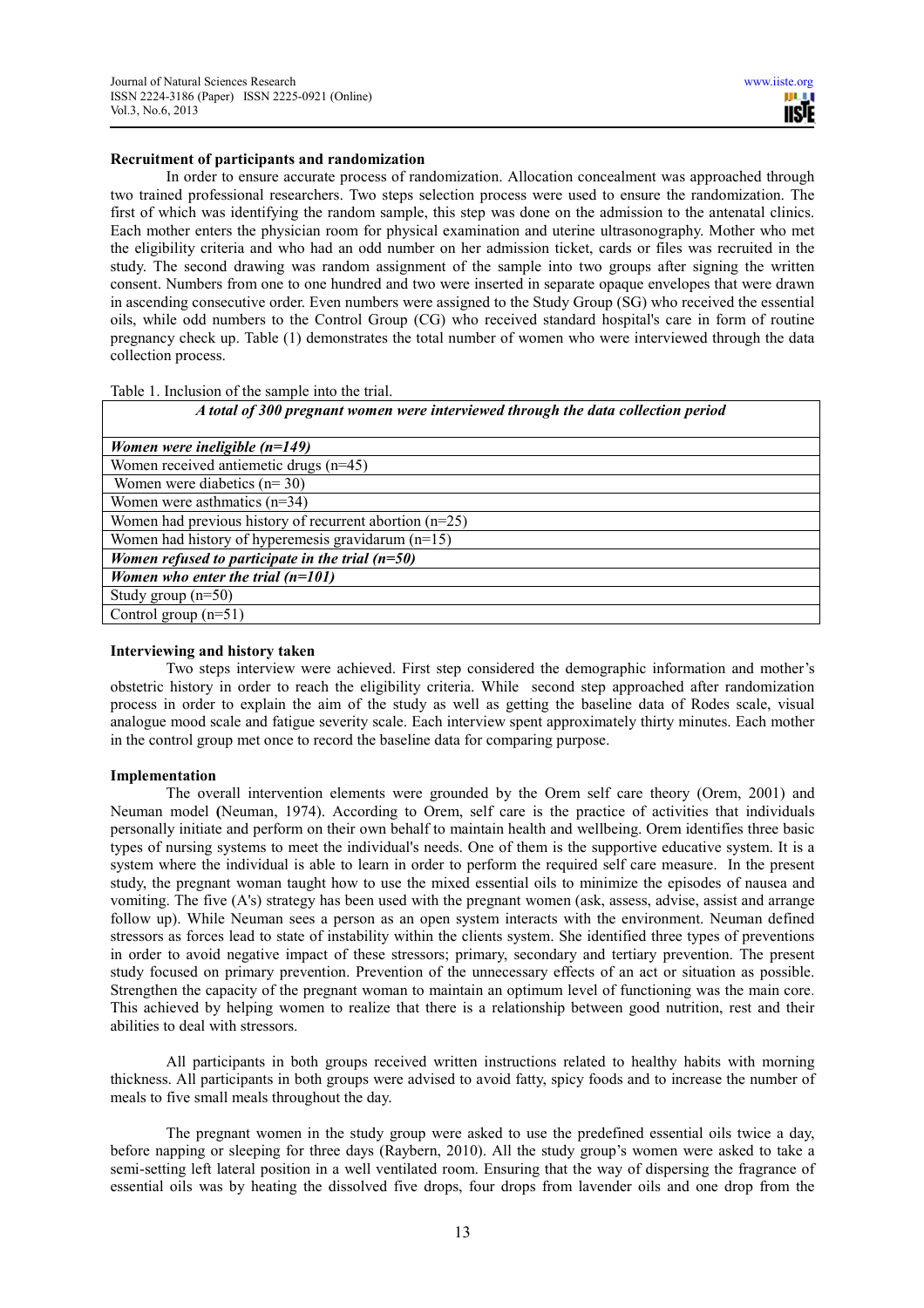peppermint oil in one big spoon of water (ratio 4:1:1) using the oil burner (Smith, 2012; Graham, etal. 2003). Breath deeply for twenty minutes till the room air becomes saturated with the fragrance. All participants in the study group were asked to record episodes of nausea and vomiting within twelve hours starting from inhalation of the fragrance daily for three days. Ensuring that, any abnormal sign (i.e. running nose, skin rash, itching, headache, burning eyes and abdominal pain) appeared throughout the treatment period, the treatment should be stopped and contact immediately with the researchers to check. Telephone contact had been used to follow woman condition after first session essential oils inhalation. In order to again mother's final report and complete the questionnaire, the pregnant women took an appointment to be revised by the obstetrician. The follow up visit included physical examination and uterine ultrasonography. All mothers in both groups did not take any other medication except their routine vitamins (i.e. folic acid).

# **Evaluation:**

Primary outcome:

The primary outcome was assessment the change of nausea and vomiting post treatment scores.

# Secondary outcome:

The secondary outcome was assessment the change of mood and fatigue post treatment scores.

# **Statistical analysis & results**

Statistical package for the social science (SPSS) was used for statistical analysis of the data. For all the statistical tests done, the level of significance was fixed at the 5% level (P-value).

# Descriptive characteristics of the sample

 All pregnant women were Saudi. There were no statistical significant differences between groups related to age, gestational age, height, weight and educational level. The age ranged between 15-38 years old, height between 145-160 cm and weight between 45-85 kg. All participants had different levels of education and most of them were primigravida, nulliparous women (table 2).

Baseline assessment among both groups

On baseline assessment of nausea and vomiting episodes within 12 hours, the pregnant women among both groups reported that, nausea and vomiting episodes were recurrent. It may extend to five or six times within 12 hours with small amount, approximately half cup. The total Rode score indicated severe nausea and vomiting. In addition, all of women reported mild level of energy with severe level of fatigue. There were no statistical significant differences between groups related to both assessments (table 3).

| Items                   |                | Study group   |                | Control group |            |      |
|-------------------------|----------------|---------------|----------------|---------------|------------|------|
|                         | $(n=50)$       |               | $(n=51)$       |               |            |      |
|                         | Mean           | SD            | Mean           | <b>SD</b>     | t          | P    |
| Age                     | 24.94          | 1.23          | 25.38          | 1.19          | $-1.81$    | 0.07 |
| Gestational age (weeks) | 10.0           | 2.61          | 10.2           | 2.29          | $-0.40$    | 0.68 |
| Height (cm)             | 155.84         | 2.69          | 155.58         | 2.68          | 0.48       | 0.63 |
| Weight (kg)             | 57.54          | 2.66          | 57.16          | 3.34          | 0.62       | 0.53 |
| <b>Education level</b>  |                |               |                |               |            |      |
|                         | No.            | $\frac{6}{6}$ | No.            | $\frac{6}{6}$ | $\chi^2$   | P    |
| Read & Write            | 4              | 8.0           | $\overline{2}$ | 3.9           | 0.70       | 0.40 |
| Primary School          | 5              | 10.0          | 8              | 15.6          | 0.79       | 0.37 |
| Preparatory School      | $\overline{2}$ | 4.0           | 3              | 5.8           | 0.19       | 0.66 |
| Secondary School        | 15             | 30.0          | 17             | 33.4          | 0.18       | 0.66 |
| University              | 24             | 48.0          | 21             | 41.3          | 0.47       | 0.49 |
| Parity                  |                |               |                |               |            |      |
| No. of pregnancy        | No.            | $\frac{6}{6}$ | No.            | $\frac{6}{6}$ | $\gamma^2$ | P    |
| Primigravida            | 18             | 36.0          | 13             | 25.5          | 2.07       | 0.15 |
| Gravida 2               | 10             | 20.0          | 7              | 13.7          | 0.71       | 0.39 |
| Gravida 3               | 12             | 24.0          | 13             | 25.5          | 0.03       | 0.86 |
| Gravida 4               | 5              | 10.0          | 6              | 11.7          | 0.08       | 0.77 |
| Grand gravida $>5$      | 5              | 10.0          | 12             | 23.6          | 2.53       | 0.11 |
| No. of deliveries       |                |               |                |               |            |      |
| Nullipara               | 18             | 36.0          | 13             | 25.6          | 1.31       | 0.25 |
| Para 1                  | 10             | 20.0          | $\overline{7}$ | 13.7          | 0.71       | 0.39 |

Table 2. Characteristics of mothers among the study and the control groups.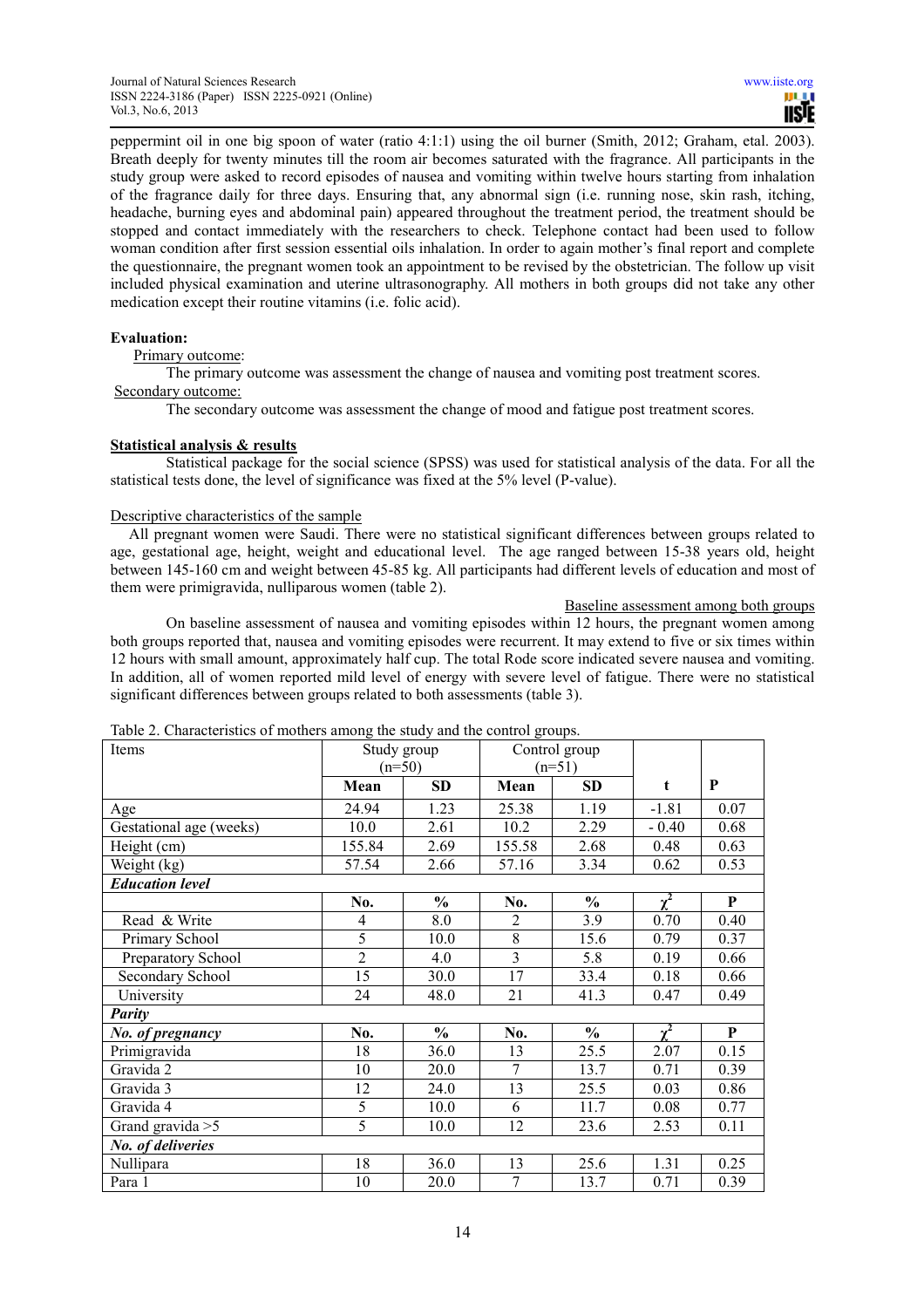| Para 2          | $\sim$<br><b>I</b> 4 | 24.0 | 25.6                         | 0.03 | 0.86 |
|-----------------|----------------------|------|------------------------------|------|------|
| Para 3          |                      | 10.0 | $\overline{ }$               | 0.08 | 0.77 |
| Para 4-5        |                      | 6.0  | $\overline{ }$<br>-1<br>11.1 | 1.03 | 0.30 |
| Grand para $>5$ |                      | 4.0  | -<br>. .<br>11.1             | 2.08 | 0.14 |

Level of significance at  $p \le 0.05$ 

|  |  | Table 3. Comparisons between both groups related to baseline assessment. |
|--|--|--------------------------------------------------------------------------|
|--|--|--------------------------------------------------------------------------|

| Study group                     |                                                                          | Control group |               |          |          |  |  |  |
|---------------------------------|--------------------------------------------------------------------------|---------------|---------------|----------|----------|--|--|--|
|                                 |                                                                          |               |               |          |          |  |  |  |
| No.                             | $\frac{0}{0}$                                                            | No.           | $\frac{0}{0}$ |          | P        |  |  |  |
| Nausea episodes within 12 hours |                                                                          |               |               |          |          |  |  |  |
| 19                              | 38.0                                                                     | 21            | 41.2          | 0.10     | 0.74     |  |  |  |
| 26                              | 52.0                                                                     | 24            | 47.0          | 0.24     | 0.61     |  |  |  |
| 5                               | 10.0                                                                     | 6             | 11.8          | 0.08     | 0.77     |  |  |  |
|                                 |                                                                          |               |               |          |          |  |  |  |
| 19                              | 38.0                                                                     | 20            | 39.2          | 0.02     | 0.90     |  |  |  |
| 16                              | 32.0                                                                     | 15            | 29.4          | 0.08     | 0.77     |  |  |  |
| 15                              | 30.0                                                                     | 16            | 31.4          | 0.02     | 0.88     |  |  |  |
| Mean                            | <b>SD</b>                                                                | Mean          | <b>SD</b>     | T        | P        |  |  |  |
| 2.72                            | 0.64                                                                     | 2.70          | 0.76          | 0.10     | 0.91     |  |  |  |
| 1.96                            | 1.24                                                                     | 1.84          | 1.02          | 0.51     | 0.60     |  |  |  |
| <b>Total Rodes' scale</b>       |                                                                          |               |               |          |          |  |  |  |
| 23.06                           | 6.37                                                                     | 21.74         | 7.30          | 1.06     | 0.34     |  |  |  |
| The fatigue severity score      |                                                                          |               |               |          |          |  |  |  |
| 50.68                           | 7.66                                                                     | 49.50         | 7.79          | 0.76     | 0.45     |  |  |  |
|                                 |                                                                          |               |               |          |          |  |  |  |
| 1.94                            | 1.54                                                                     | 1.86          | 1.16          | 0.28     | 0.77     |  |  |  |
|                                 | Vomiting episodes within 12 hours<br>Laval of significance of $n < 0.05$ | $(n=50)$      |               | $(n=51)$ | $\chi^2$ |  |  |  |

Level of significance at  $p \le 0.05$ 

Effect of aromatherapy on nausea and vomiting among the study group.

There were highly statistical significant differences were noticed on regular assessment of nausea and vomiting episodes throughout the three days treatment. Nausea and vomiting episodes were decreased at third day's essential oils inhalation compared with baseline assessment among the study group. Although there was an obvious effect of treatment that started at the second day, the essential oils inhalation had better effect on nausea than on vomiting episodes. None of mothers requested dose reduction and none of them reported an olfactory sensation. In addition, there was an obvious statistical significant difference between the two readings of the total Rode score, although it still high and indicated severe nausea and vomiting (table 4).

Table 4. Baseline and post-treatment nausea and vomiting scores among the study group.

| <b>Items</b>                                         | <u>ل ر</u><br>$(n=50)$<br>Study group |           |                 |           |      |        |  |  |
|------------------------------------------------------|---------------------------------------|-----------|-----------------|-----------|------|--------|--|--|
|                                                      | Mean                                  | <b>SD</b> | Mean            | <b>SD</b> |      | P      |  |  |
|                                                      | Baseline                              |           | After treatment |           |      |        |  |  |
| Nausea episodes within 12 hours                      |                                       |           |                 |           |      |        |  |  |
| First day treatment                                  |                                       |           | 2.54            | 1.05      | 1.84 | 0.07   |  |  |
| Second day treatment                                 | 2.72                                  | 0.64      | 2.16            | 0.79      | 6.47 | 0.0001 |  |  |
| Third day treatment                                  |                                       |           | 1.86            | 0.70      | 6.72 | 0.0001 |  |  |
| Vomiting episodes within 12 hours                    |                                       |           |                 |           |      |        |  |  |
| First day treatment                                  |                                       |           | 1.64            | 0.80      | 1.83 | 0.07   |  |  |
| Second day treatment                                 | 1.96                                  | 1.24      | 1.22            | 0.73      | 5.01 | 0.0001 |  |  |
| Third day treatment                                  |                                       |           | 1.12            | 0.68      | 5.54 | 0.0001 |  |  |
| <b>Total Rode's score at third day</b>               |                                       |           |                 |           |      |        |  |  |
|                                                      | 23.06                                 | 6.37      | 17.60           | 6.08      | 7.92 | 0.0001 |  |  |
| $D_{\text{data}}$ d $L_{\text{data}}$ $\approx$ 0.05 |                                       |           |                 |           |      |        |  |  |

Paired t-tests:  $p < 0.05$ 

Effect of aromatherapy on mother's mood and fatigue status among the study group

On comparison among the study group related to mood scores before and after essential oils inhalation, mothers reported that, they felt energetic after essential oils inhalation. Mood scores ranged between mild to moderate energy. Although, there was a significant change in fatigue score at third day's treatment, the fatigue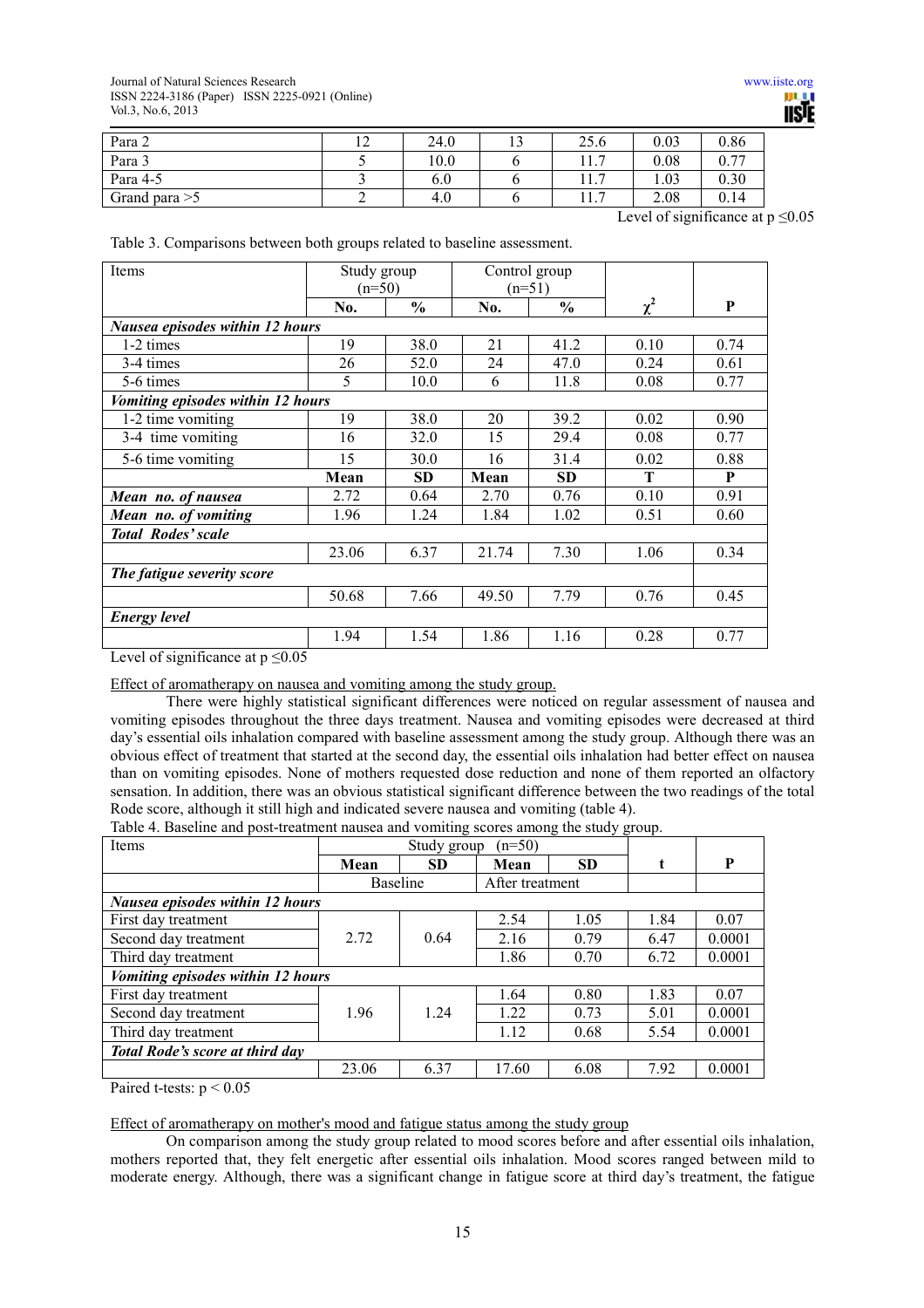scores still high. Data denoted that, there were statistical significant differences between baseline and the third day's scores (table 5).

| Study group<br>$(n=50)$ |      |                 |           |          |              |
|-------------------------|------|-----------------|-----------|----------|--------------|
| Mean                    | SD.  | Mean            | <b>SD</b> |          | $\mathbf{P}$ |
| Baseline                |      | After treatment |           |          |              |
|                         |      |                 |           |          |              |
| 1.94                    | 1.54 | 4.62            | 0.69      | $-11.42$ | 0.0001       |
|                         |      |                 |           |          |              |
| 50.68                   | 7.66 | 44.92           | 6.83      | 9.06     | 0.0001       |
|                         |      |                 |           |          |              |

Table 5. Baseline and post-treatment mood and fatigue scores among the study group

Paired t-tests:  $p < 0.05$ 

Comparison among the study groups between mean baseline data and the third day's treatment.

On comparison among the study group between the baseline data and the third day's treatment, there were statistical significant differences between nausea and vomiting episodes as well as the total rode score. Further, there was a significance increase in energy level associated with little decrease in fatigue score (figure 1).



Figure 1. Comparison among the study group between mean baseline data and the third day's treatment. **Methodological consideration** 

According to Research Institute for Fragrance Materials and International Fragrance Research Association, Lavender and Peppermint considered safe oils for using in different way (Martin, 2012). And both peppermint and lavender oils are not contraindicated during pregnancy (National Center for Complementary & Alternative Medicine, 2004). There were no reports for any adverse effect in the extensive aromatherapy literature (Aromatherapy science, 2006). Inhalation of pure, medical‐grade essential oils is generally safe in pregnancy (Schaal, Marlier & Soussignan, 2000).The short duration of treatment and few drops of essential oils are guided complied with the South Eastern Sydney Area Health Service procedural guidelines on complementary therapies (Gassib-Spain, etal. 2001). Additionally, it is common for aromatherapy texts to claim that combination oils are more effective than single-oil selections. Although the daily duration of exposure was relatively brief, rapid systemic absorption of these volatile oils by respiratory exposure occurred within a few minutes, and the duration of exposure to achieve absorption was more than adequate.

It was a challenge in the present study to be blinded. Although it may be possible to keep the researchers in the dark regarding which group is which, participants will certainly be aware of whether they smell something or not. Further, allocation concealment was achieved successfully by the assistant researchers. The process of randomization was under the consultant observation. Further, there was no drop out reported in the present study. All participants keen to follow the researchers in order to make further physical assessment and medical check. Finally, intention to treat analysis was utilized in the statistical analysis (i.e. data analyzed as randomized).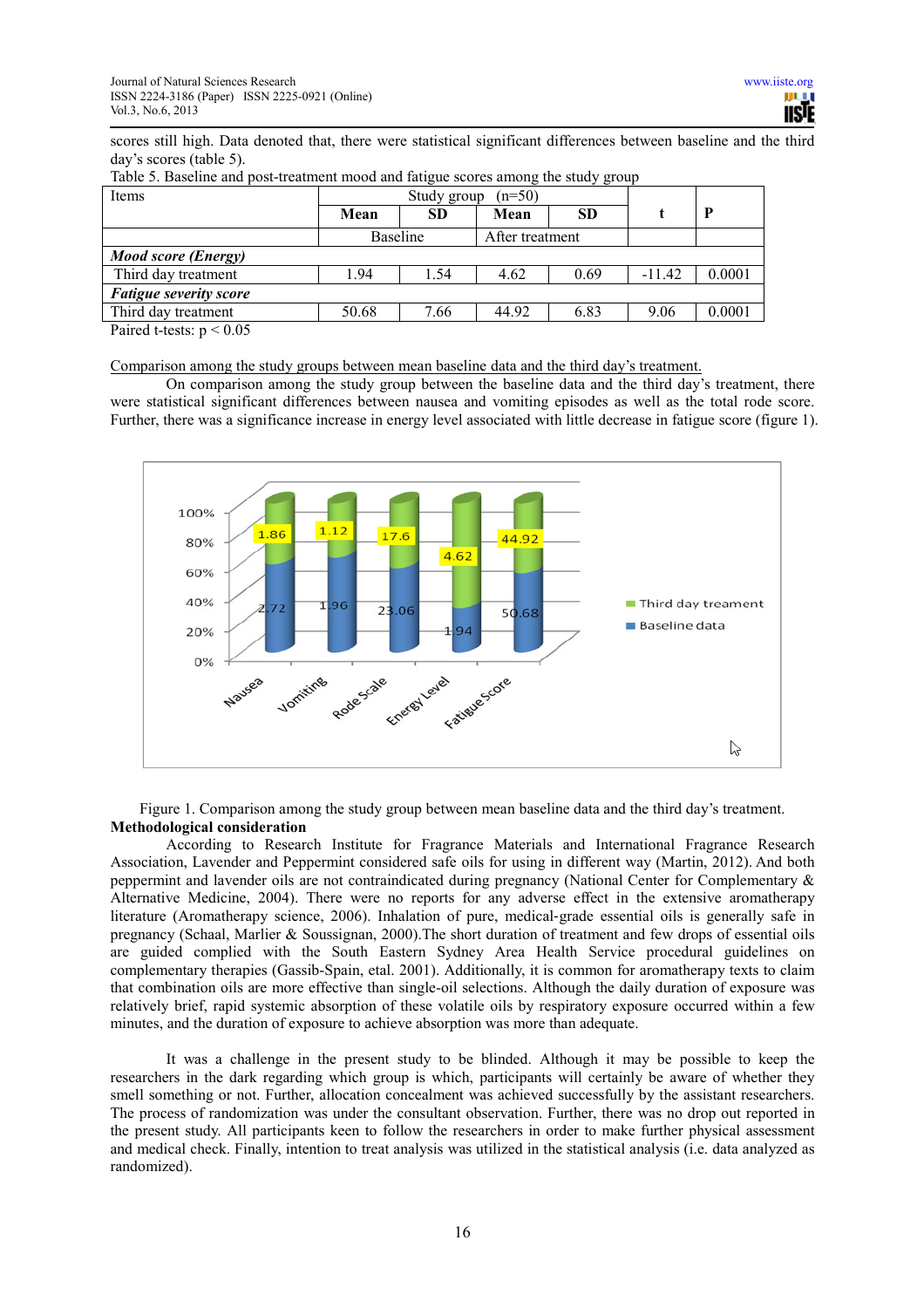# **Discussion**

Nausea and vomiting of pregnancy (NVP) affects negatively on 50 - 90% of pregnant women (Arsenault, 2002). The exact cause is unknown, but is probably due to number of factors such as increased hormones level, stress and fatigue (Quinlan & Hill, 2003). Reaching a state of balance requiring mother adequately copes with stressors by manipulating the environment to reduce stressors (Neuman, 1974). Self care is carried out to fulfill the main requisites in the interest of maintaining well-being (Orem, 2001). Raising women's awareness toward aromatherapy may help them to carry the responsibility of changing their lifestyle in order to overcome the negative feeling of fatigability.

Using essential oils inhalation for manipulating nausea and vomiting of pregnancy (NVP) has not been widely studied. So, this study aimed to estimate the effect of mixed essential oils inhalation on nausea and vomiting in early pregnancy. The aim of using mixed essential oils peppermint and lavender was that, the complex aromas prevent the unwanted side effect of conditioned aversion. In a study involving children undergoing chemotherapy and using peppermint oil only for relieving nausea, results denoted that the readily identifiable and ubiquitous nature of peppermint caused the patients to experience nausea whenever they smelled peppermint toothpaste, gum, mints, etc (Herrstedt, 2004). It is known that essential oils can be absorbed by the body through topical application to the skin, oral ingestion and by inhalation. The fastest, safest and simplest method is inhalation (Mirkarimi, etal. 2011). Absorption into the blood stream was rapid via the nasal and lung mucosa and very low levels were required to produce sedative effect (Buckle, 2007). By smelling the aromatic vapor of essential oils, the molecules travel up the olfactory tract to the limbic system, which in turn, transmit the input to the central nervous system (Nopleprize, 2004). In addition, stimulation of trigeminal nerve by aromatic vapor which located within the lining of the nose can produce sensations such as warming or cooling. These nerve fibers can also affect the perception of nasal airflow during breathing (Savic, 2001). Another aspect of aroma processing is that, odor cues produce memories with greater intensity of emotions than any of the other senses (Herz, 2005). With one deep breath through the nose, a person will transmit the beneficial molecules from the essential oils to the central nervous system, recognize if the smell is pleasant or familiar and what memories are evoke or create (Savic, 2001).

Results of the present study suggested that, mixed essential oils of peppermint and lavender have been used effectively by number of pregnant women who suffered from nausea and vomiting of pregnancy. Their positive effect on nausea was better than their effect on vomiting. These results may be due to the peppermint effect. Peppermint affects on motion sickness, anorexia and dyspepsia. The aromatic, spasmolytic, carminative and absorbent properties of peppermint suggest that it has direct effect to exert its antispasmodic influence on the gastric lining and colon through its alcohol compounds menthone and menthol. In a small randomized, placebo controlled study of 18 women postoperative for gynecological surgery there was a statistically significant reduction in nausea and vomiting among women those received oral peppermint essential oil compared to others who received placebo (Tate, 1997). Further, peppermint oil show a relaxing effect on the gall-bladder and the former slows small intestinal transit in patients suffering from motility disorders (Goerg & Spilker, 2003).

In general, several studies have explored the ability of odorants to influence cognition and behavior states (Herz, 2001; Herz, Beland *&* Hellerstein, 2004; Herz, Schankler *&* Beland, 2005; Herz, 2005). Further, aromatherapy was administered to reduce fear, anxiety and alleviate pain (Bodeker, etal. 2005). One could say then that any treatment which results in relaxation and stress reduction can enable the body's organs and systems to function more effectively thus enabling the body to deal with potential illness (Jennifer & Niebyl, 2010). The present results denoted that there were positive effects of mixed essential oils on mood and fatigability state. The experience of fatigue in early pregnancy may be related to other physiologic changes, perhaps hormonal, that mediate physiologic and psychological variables (Reeves, etal. 2011). The correlation between fatigue and nausea is always positive; as nausea increased so did the severity of fatigue (Van Lier, etal. 2007). These results may interperated as, on emotional level, lavender oil is effective in dealing with depression, grief, low selfesteem, improving mental alertness and energy (Pollard, 2008; Wilkinson, 2005). Lavender (Lavandula angustifolia) is purported to have sedative effects when inhaled by humans and animals (Haze, etal. 2002). In addition to its' anticonvulsive, motor inhibitory and spasmolytic effect (Chien, etal. 2012). Inhalation of lavender demonstrated greater improvement in mood, less anxiety, greater relaxation, less depression among 77% of 122 patients in an intensive care unit (Moss  $& Cook, 2003$ ). As the fine oil particles enter through the nose via cilia change the electrical conductivity cause an electrical charge to travel through the body (Sayorwan, et al. 2012). In addition, serotonin mediated vasodilating properties of both essential oils are propagated via nasal inhalation. Relaxation and induced sleeping effect may help to renew and raising energy level. Lavender is soothing and relaxing in cases of mental fatigue. It can both calm the mind and uplift the spirit, making it excellent for chronic fatigue symptoms (Motomura, Sakurai & Yotsuya, 2001).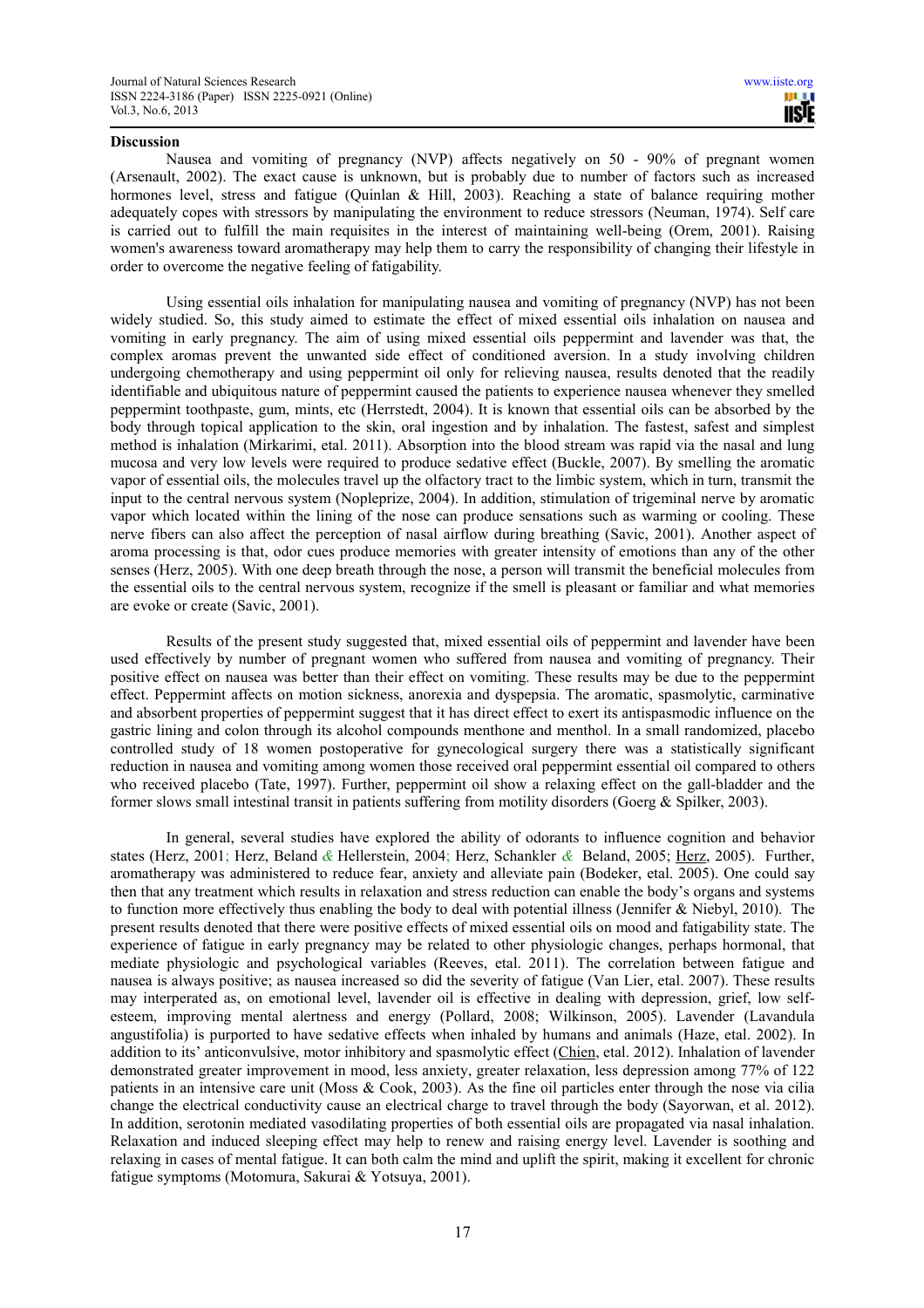On the other hand, on the physical level, peppermint inhalations was associated with increase in motivation, energy, speed, alertness, reaction time, confidence and strength as well as lower the levels of fatigue and frustration (Raudenbush, etal. 2004). Campenni, etal. (2004) attempted to determine whether the changes in mood and physiology brought about by odor administration would have any effect on athletic performance. They concluded that, peppermint odor administration significantly reduced perceived physical workload, temporal workload, effort, and frustration. Self-evaluated performance was also greater in the peppermint condition and participants rated their level of vigor higher and their level of fatigue lowers. In addition, Raudenbush, etal. (2004) attempted to determine if actual physical tasks would be augmented by the administration of peppermint odor. The peppermint odor condition resulted in increases in running speed, hand grip strength and number of push-ups. Finally, when the studies examined the effect of presenting lavender and peppermint odors on attention allocation and perceived exertion while performing a handgrip task. Olfactory stimuli have been found to exert influence over affective, physiological, biological, cognitive and behavioral variables (Barker, etal. 2003; Marchand & Arsenault, 2002).

 However, any therapeutic strategy that addresses only physical symptoms, i.e. anti-emetic medications, but disregards the psychosocial morbidity and need for emotional support, is likely to be sub-optimal and possibly futile.

# **Conclusion**

 Inhalation of mixed two perfumes of lavender and peppermint oils may act as an alternative choice for manipulating nausea and vomiting in early pregnancy. They may minimize the severity of nausea episodes, increase energy level and decrease the sensation of fatigue.

# **Recommendation**

Further randomized controlled trials with large sample size and longer treatment duration are recommended.

# **Implications for practice**

Complementary modalities such as aromatherapy provide holistic approach which encompasses the body, mind, and spirit. Midwifery training should include the opportunity to learn about it as an alternative therapy.

# **Implications for research**

Evidence that essential oils can produce changes has been predominantly anecdotal, deriving from small trials and case studies (Buckle, 2001; Wood, 2003). Few studies examined its effect in maternal and newborn field. So the present study's results may add in meeting the challenges of reducing morning sickness associated with early pregnancy.

#### **Acknowledgement**

This work was financially supported from King Khalid University research and researchers support program under the research project of KKU\_S140\_33. K.S.A.

**Conflict of interest:** No conflict of interest declared.

# **REFERENCES**

.

Allaire, A., D., Moos, M., K. and Wells, S., R. (2000). Complementary and alternative medicine in pregnancy: A survey of North Carolina certified nurse-midwives. *Obstet. Gynecol.* 95:19–23.

Aromatherapy Science. (2006). Pharmaceutical Press. (ISBN: 0 85369 578 4). Arsenault, M. and Lane, C., A. (2002). Clinical Practice Obstetrics Committee. The management of nausea and vomiting of pregnancy. *J. Obstet. Gynaecol. Can*. 24(10): 817-23.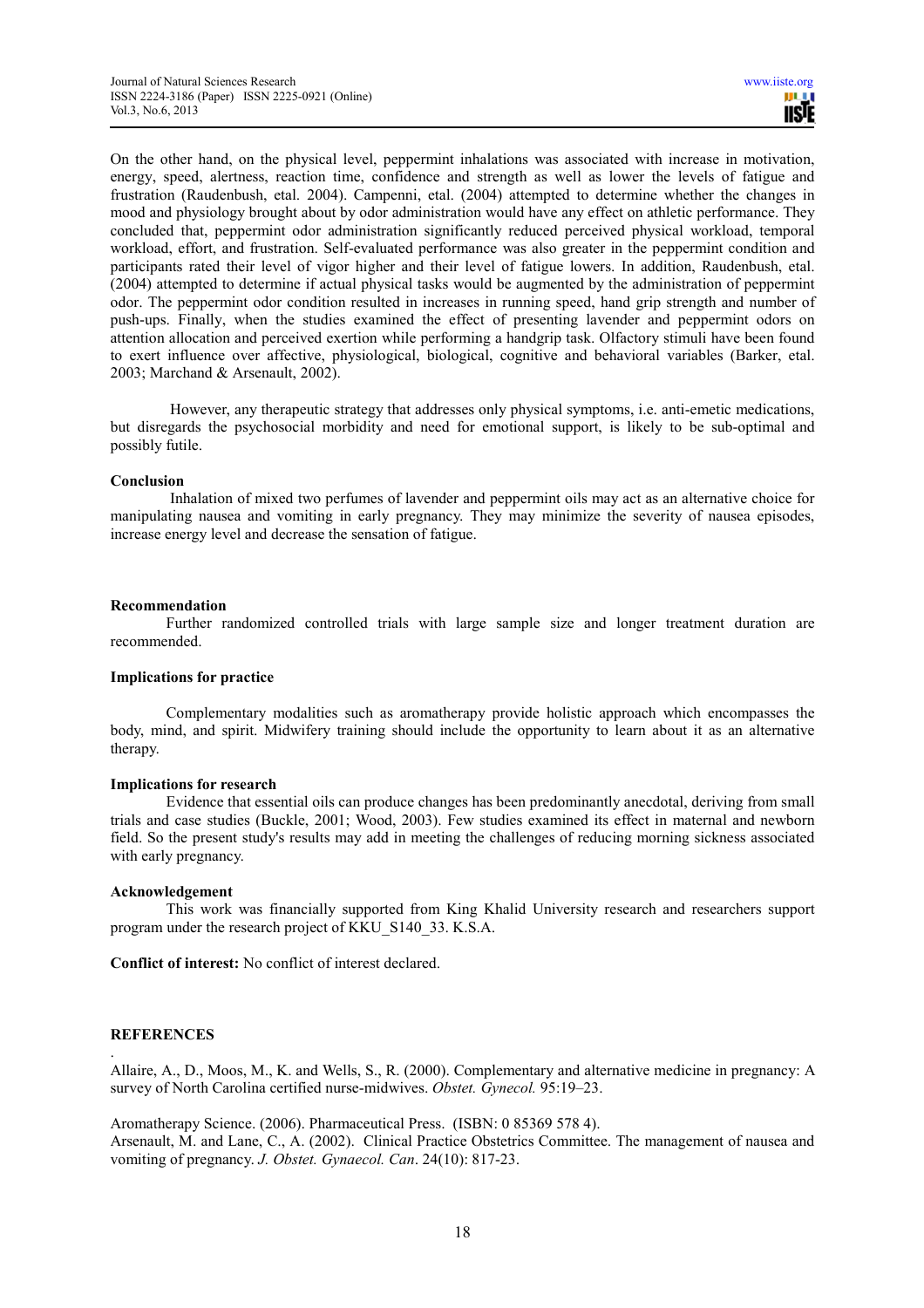Barker, S., Grayhem, P., Koon, J., Perkins, J., Whalen, A., & Raudenbush, B. (2003). Improved performance on clerical tasks associated with administration of peppermint odor. *Perceptual and Motor Skills, 97,* 1007–1010.

Bodeker, G., Ong, C., K., Grundy, C., Burford, G. and Shein, K. (2005). WHO global Atlas of traditional, complementary and alternative medicine. Kobe, Japan: World Health Organization, Centre for Health Development.

Borrelli, F., Capasso, R., Aviello, G., Pittler, M., Izzo, A. A. (2005). Effectiveness and safety of ginger in the treatment of pregnancy-induced nausea and vomiting. *Obstet Gynecol.* 105(4): 849-56.

Buckle, J. (2007). Literature review: should nursing take aromatherapy more seriously? *Br. J Nurs.* 16 (2): 116- 120.

Buckle, J. (2001). The role of aromatherapy in nursing care. *Nurs Clin North Am*. 36:57-72.

Burns, et al. (2000). The use of aromatherapy in intrapartum midwifery practices an observational study Complement Ther Nurs. Midwifery. 6 (1):33-4

Burns, et al. (2007). Aromatherapy in childbirth: a pilot randomized controlled trial BJOG. 114(7):838-44.

Campenni, C. E., Crawley, E. J., & Meier, M. E. (2004). Role of suggestion in odorinduced mood change. Psychological Reports. 94(32): 1127–1136.

Cavanagh, H., M., A. and Wilkinson. J., M. (2002). Biological activities of Lavender essential oil. Phytother. Res. 16, 301–308. Published online in Wiley InterScience (www.interscience.wiley.com). DOI: 10.1002/ptr.1103.

Chien, L. Cheng, S. and Liu, C. (2012). The Effect of Lavender aromatherapy on autonomic nervous system in midlife women with insomnia. Evidence-based complementary and alternative medicine. ID 740813, doi:10.1155/2012/740813

Chittumma, P., Kaewkiattikun, K. and Wiriyasiriwach, B. (2007). Comparison of the effectiveness of ginger and vitamin B6 for treatment of nausea and vomiting in early pregnancy: A randomized double-blind controlled trial. *J Med Assoc Thai.* 90(1):15-20.

Dhany, A. (2008). Essential oils and massage in intrapartum care. *PractMidwife.*11 (5):34-9.

Eisenberg, D., M., Davis, R., B., Ettner, S., L., Appel, S., Wilkey, S. and Van Rompay M,et al. (1998). Trends in alternative medicine use in the United States, 1990–1997: Results of a follow-up national survey. *JAMA*. 280:1569–75.

Field, T. (2010). Pregnancy and labor massage. *Expert Rev Obstet Gynecol*. 5(2):177-181.

Gassib-Spain, L., Stewart, A., Tranter, J., et al. (2001). Complementary therapies and nursing practice. Primrose House, South East Health, Dolls Point, Australia. Pp 19-24 (manual).

Goldestin, T. & Peter, R., J. (2009). Your simple guide to Aromatherapy. Http/www. Aromatherapy4healthyliving.com.TGRP. production. Free Natural Health E-books. Pp. 23-27.

Goerg K. J. &. Spilker, T. H. (2003). Effect of peppermint oil and caraway oil on gastrointestinal motility in healthy volunteers: A pharmacodynamic study using simultaneous determination of gastric and gall-bladder emptying and orocaecal transit time", Aliment Pharmacol Ther. 17: 445–451. doi: 10.10462002.pp: 445-451.

Graham, P., H., Browne, L. Cox, H. and Graham, J. (2003). Inhalation aromatherapy during radiotherapy: Results of a placebo-controlled double-blind randomized trial. *J Clin Oncol* 21:2372-2376.

Haze, S., Sakai, K., Gozu, Y. (2002). Effects of fragrance inhalation on sympathetic activity in normal adults. *JPN J Pharmacol.* 90:247-253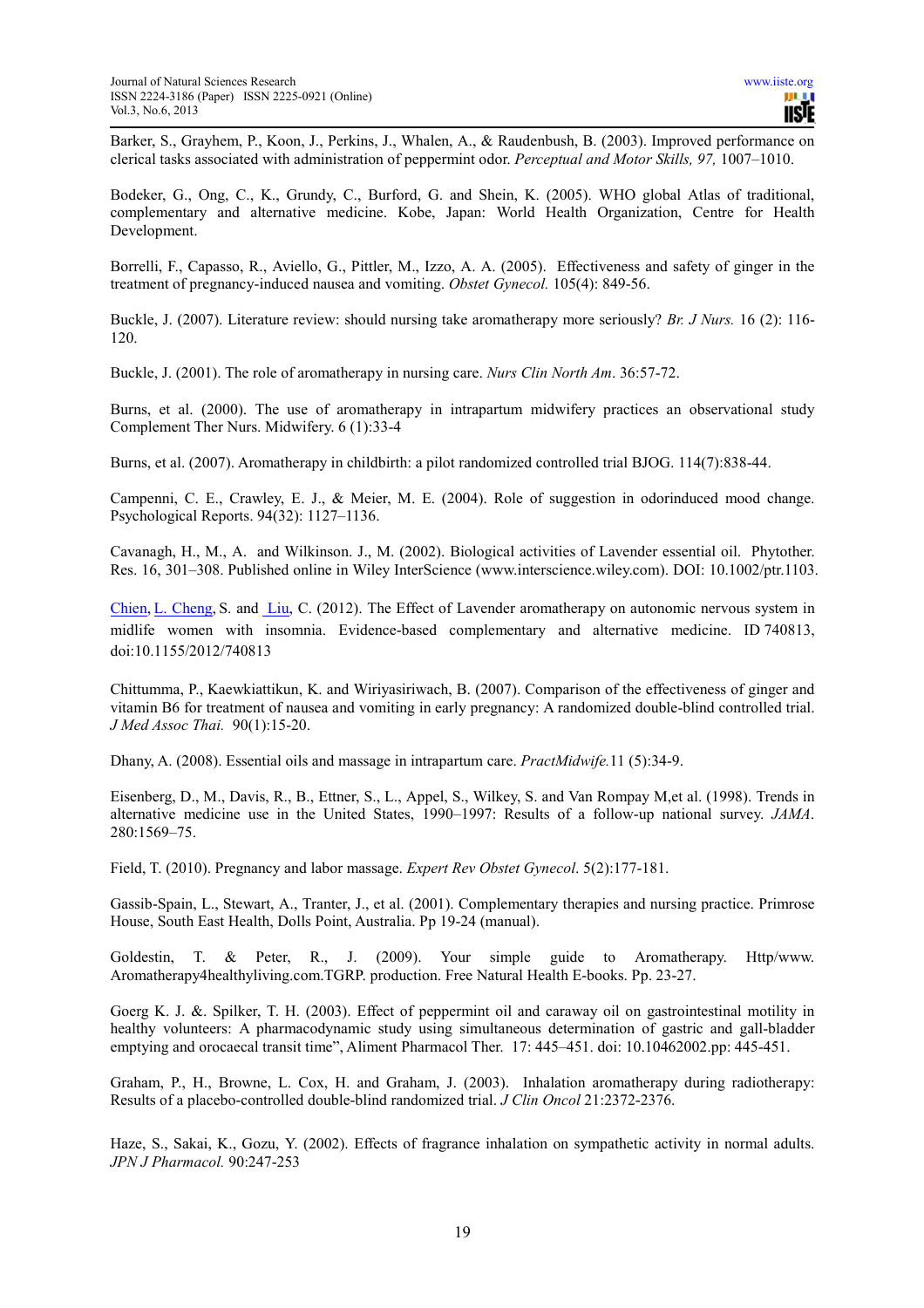Holland, S. (2010). 7 Essential Oils for Morning Sickness Nov 3. http://suite101.com.

Hooper, C., R. (1997). Visual analogue mood scales to measure internal mood state in neurologically impaired patients: Description and initial validity evidence. *Aphasiology.* 11:59-71.

Herrstedt, J. (2004). Risk -benefit of anti-emetics in prevention and treatment of chemotherapy – induced nausea and vomiting. Expert Opin Drug Saf. 3 (3): 231-48.

Herz, R., S. (2001). Ah, sweet skunk: Why we like or dislike what we smell*.* Cerebrum*.* 3, 31–*47.*

Herz, R., S., Beland, S. *and* Hellerstein, M. (2004). Emotional conditioning and olfactory perception: changing odor hedonics through association*.* Int. J. Comp. Psychol., 17 (in press).

Herz, R., S., Schankler, C. *and* Beland, S. (2005)*.* Olfaction, emotion and associative learning: effects on motivated behavior*.* Motiv. Emotion, 29 *(in press).* 

Herz, R., S. (2005). Odor-associative learning and emotion: Effects on perception and behavior. Oxford Journal chemical Senses. Vol. 30 No. suppl 1. Online ISSN 1464-3553 - Print ISSN 0379-864X

Jennifer, R. & Niebyl, M.D. (2010). Nausea and vomiting in pregnancy. *N Engl J Med* 363; 16.1544 org October 14.

Jueckstock, J., K., Kaestner, R. and Mylonas, I. (2010). Managing hyperemesis gravidarum: A multimodal challenge. *BMC Medicine*, 8:46 doi: 10.1186/1741-7015-8-46.

Jewell, D. and Young, G. (2003). Interventions for nausea and vomiting in early pregnancy (Cochrane Review). In: The Cochrane Library, Issue 4. *Clin Evid*. (7): 1277-83.

Lauren, B. Krupp, M., D., Nicholas, G., LaRocca, Muir-Nash, J., Alfred, D., Steinberg. (1989). The fatigue severity scale application to patients with multiple sclerosis and systemic lupus erythematosus. *Arch Neurol*. 46(10):1121-1123.

Marchand, S. & Arsenault, P. (2002). Odors modulate pain perception: A gender-specific effect. *Physiol Behav. 76,* 251–256.

Martin, W. (2012). Essential oil safety- the known and unknown. Aromatherapy global online research archive. www.agoraindex.org/Frag.2012

Mirkarimi, S., Najafi, L. Ghiasi, M. Kamalvand, A. Mahalleh, H. Bahman, M. (2011). Studying the effect of aromatherapy inhalation on female students' anxiety living in dormitory complex of Tehran University of Medical Sciences. *INT J Pharmacol Science health care.* 1 (3). ISSN 2249 – 5738

Moss, M. and Cook, J. 2003. Aromas of rosemary and lavender essential oils differentially affect cognition and mood in healthy adults. *Int J Neurosci*. 113(1): 15 -38.

Moss, M., Hewitt, S., Moss, L. and Wesnes K. (2008). Modulation of cognitive performance and mood by aromas of peppermint and ylang-ylang. *Nt J Neurosci.* 118(1):59-77.

Motomura, N., Sakurai, A. and Yotsuya Y. (2001). Reduction of mental stress with lavender odorant. *Percept Mot Skills*. 93:713-718.

Mylonas, I., Gingelmaier, A. and Kainer, F. (2007). Nausea and vomiting in pregnancy. *Dtsch Arztebl*. 104:A1821-1826.

Nanayakkara, S. (2001). Complementary therapies in midwifery practice. In: McCabe P, editor. Complementary therapies in nursing and midwifery from vision to practice. *Melbourne: Ausmed*. Pp. 291-302.

National Center for Complementary and Alternative Medicine. (2004). The use of complementary and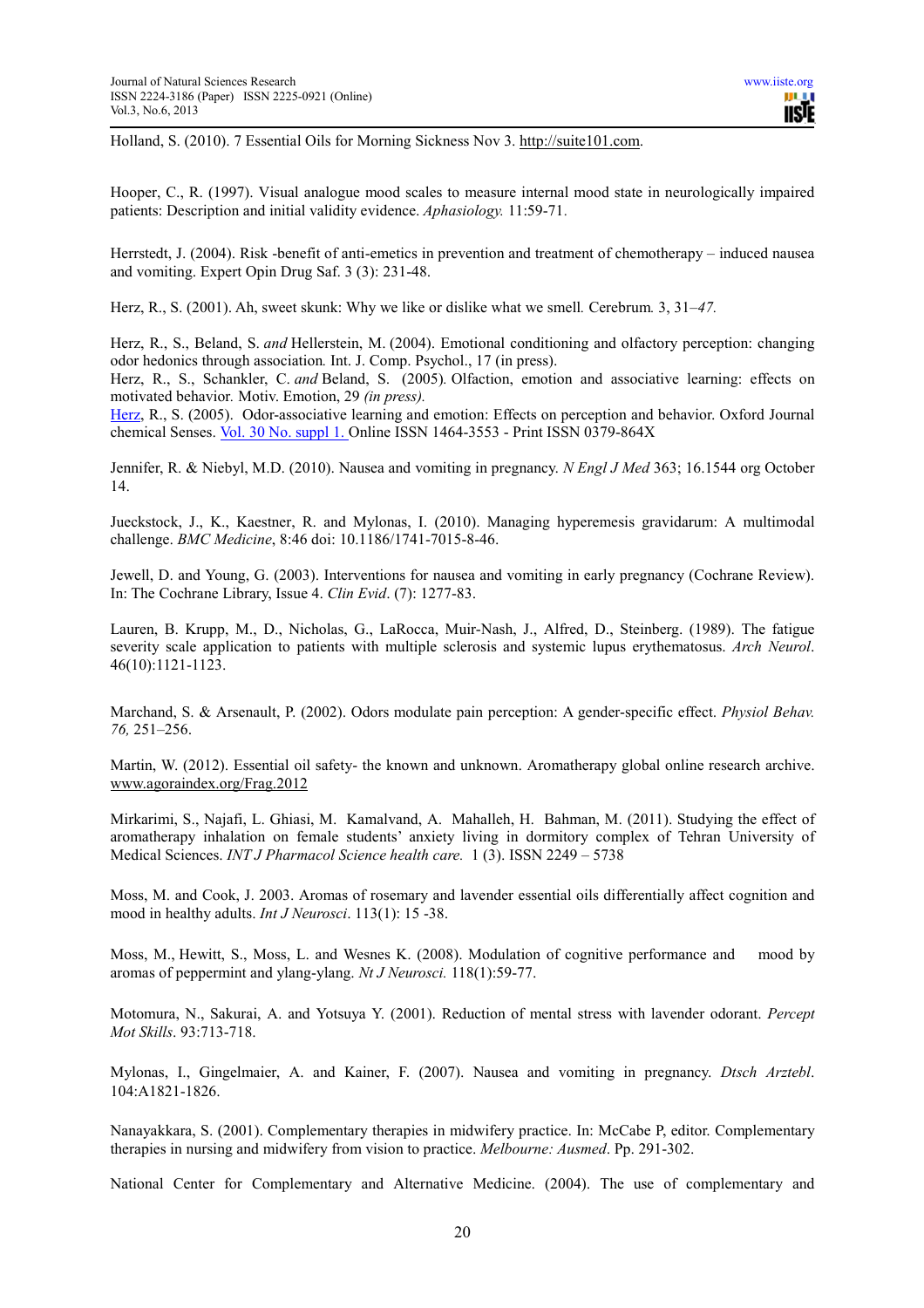alternative medicine in the United States. www.nccam.nih.gov/news/camsurvey.

Neuman, B. (1974). The Betty Neuman health care systems model: A total person approach to patient problems. In Riehl, J., P. & Roy, C. Conceptual models for nursing practice. New York: Appleton-Century-Crofts. Pp. 99—114.

Nobelprize.org. (2004). The Nobel Prize in Physiology or Medicine. http://nobelprize.org/medicine/laureates/2004/illpres/index.html. Ref Type:Electronic citation.

Nordeng, H. and Havnen, G., C. (2004). Use of herbal drugs in pregnancy: A survey among 400 Norwegian women. *Pharmacoepidemiol Drug Saf.* 13(6): 371-80.

Orem, E. (2001). Concepts of practice. 2nd ed. McGraw-Hill Book Co., New York.

Perry, N. and Perry E. (2006). Aromatherapy in the management of psychiatric disorders: Clinical and neuropharmacological perspectives. *CNS. Drugs*. 20(4):257‐280.

Peter, B., C. (2005). Essential oils & aromatherapy*.* Notes from the Tim Bleckley lecture on Aromatherapy from a lecture given at Expo East. Washington DC September 2005 & a lecture done at Brighter Day in the fall of 2004.

Pollard, K. R. (2008). Introducing aromatherapy as a form of pain management into a delivery suite. *J Assoc Char Physiother Women's Health*. 103, 12–16.

Price, S. and Price, L. (2002). Aromatherapy for health professionals. Churchill Livingstone. US.

Quinlan, J., D. and Hill, D., A. (2003). Nausea and vomiting of pregnancy. Am Fam Physician. 68:121-8.

Rankin-Box, D. (2004). The last decade-complementary therapies in nursing and midwifery. The first decadecomplementary therapies in clinical practice. Complement Ther. Nurs. Midwifery. 10:206–8.

Raudenbush, B., Corley, N., & Eppich, W. (2001). Enhancing athletic performance through the administration of peppermint odor. *J Sport and Exercise Psychol*.23: 156-160.

Raudenbush, B., Smith, J., Graham, K., & McCune, A. (2004). Effects of peppermint odor administration on augmenting basketball performance during game play. Chemical Senses, 29, supplement.

Raybern, D. (2010). Essential Oils for Pregnancy, Childbirth & Infants. www.sharinggreathealth.com. The Article Library Tab.

Reeves, N., Potempa, K. and Gallo A. (2011). Fatigue in early pregnancy: An Exploratory Study. *J Nur-Mid. 36 (5):* 303–309.

Rhodes, V., A., Watson, P., M. and Johnson, M., H. (1984). Development of a reliable and valid measure for nausea and vomiting. Cancer Nurs. 7:33– 41.

Ryan, N. and Harrison, M., A. (2003). Aromatherapy & Essential Oils. http://www.BeWholeBeWell.com.

Sayorwan,W., Siripornpanich,V., Piriyapunyaporn,T., Hongratanaworakit,T., Kotchabhakdi, N. and Ruangrungsi, N. (2012). The effects of lavender oil inhalation on emotional states, autonomic nervous system, and brain electrical activity. *J Med Assoc Thai.* 95(4):598-606.

Savic, I. (2001). Processing of odorous signals in humans. *Brain Res Bull*. 54 (3) :307-12.

Schaal, B., Marlier, L. and Soussignan, R. (2000). Human fetuses learn odors from their pregnant mother's diet. *Chem Senses.* 25(6):729-737.

Smith, J. (2012). Essential oils and pregnancy- morning thickness. Jo's Health Corner/www.naturallysports.com.

Smith, C., Crowther, C., Willson, K., Hotham, N. and McMillian, V. 2004. A randomized controlled trial of